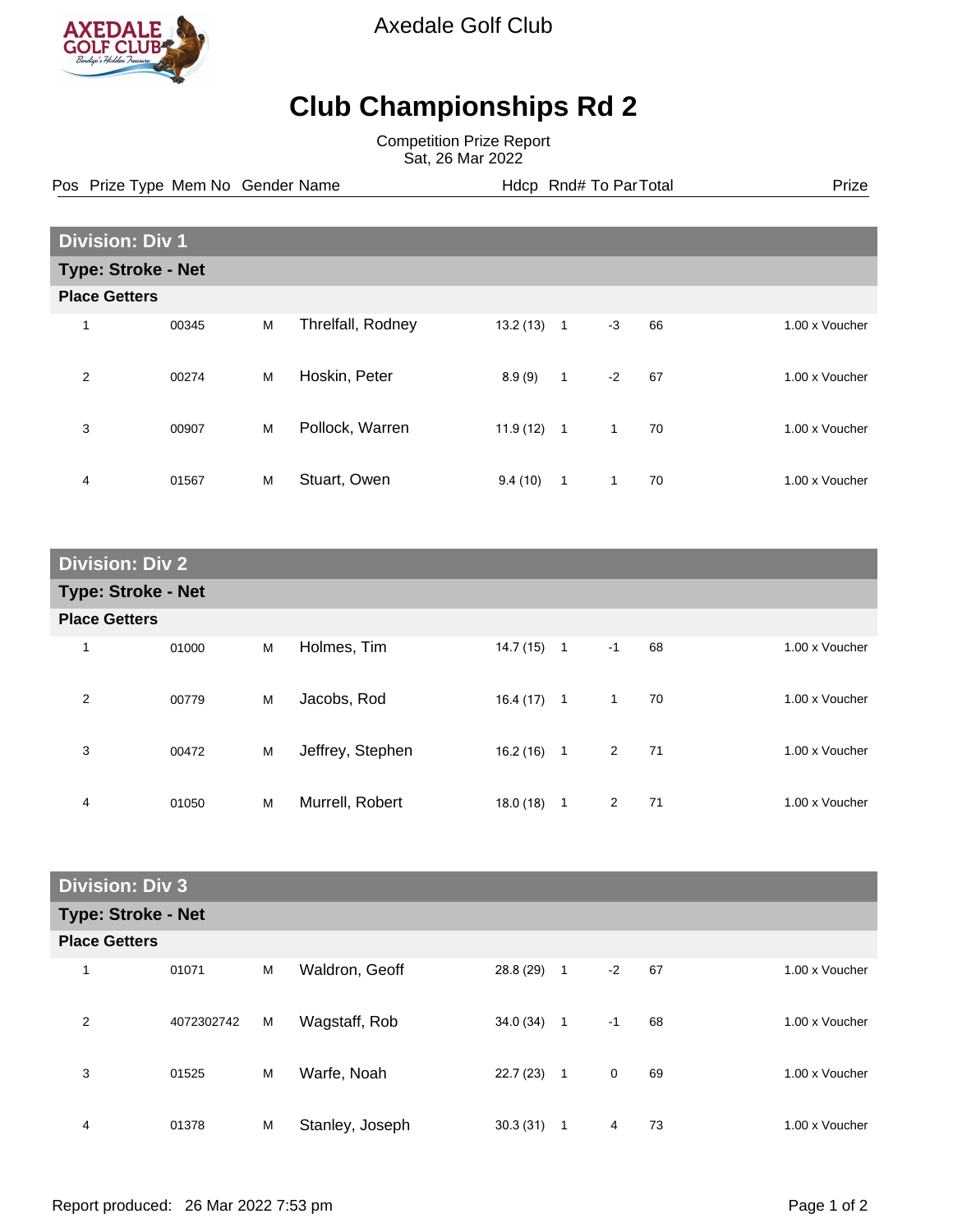| <b>Division: Overall</b>  |       |   |                  |              |                            |                |    |                          |  |
|---------------------------|-------|---|------------------|--------------|----------------------------|----------------|----|--------------------------|--|
| <b>Type: Stroke - Net</b> |       |   |                  |              |                            |                |    |                          |  |
| <b>Ball Rundowns</b>      |       |   |                  |              |                            |                |    |                          |  |
| (no. 1)                   | 01310 | M | Thompson, Reece  | 2.8(3)       | $\mathbf{1}$               | $\overline{2}$ | 71 | 1.00 x Balls - Ball Pool |  |
| (no. 2)                   | 00122 | M | Pyke, Paul       | $11.8(12)$ 1 |                            | $\overline{2}$ | 71 | 1.00 x Balls - Ball Pool |  |
| (no. 3)                   | 01252 | M | Pannell, Peter   | $19.8(20)$ 1 |                            | $\overline{2}$ | 71 | 1.00 x Balls - Ball Pool |  |
| (no. 4)                   | 00508 | M | Lee, Steven      | 9.0(9)       | $\mathbf{1}$               | $\overline{2}$ | 71 | 1.00 x Balls - Ball Pool |  |
| (no. 5)                   | 01559 | M | Shrimpton, Joel  | $12.1(12)$ 1 |                            | $\overline{2}$ | 71 | 1.00 x Balls - Ball Pool |  |
| (no. 6)                   | 01277 | M | Schaeche, Andrew | 6.7(7)       | $\overline{\phantom{0}}$ 1 | 3              | 72 | 1.00 x Balls - Ball Pool |  |
| (no. 7)                   | 01610 | M | Kinkade, Jamie   | 5.6(6)       | $\overline{1}$             | 3              | 72 | 1.00 x Balls - Ball Pool |  |
| (no. 8)                   | 00572 | M | Kettle, Max      | 9.1(9)       | $\mathbf{1}$               | 4              | 73 | 1.00 x Balls - Ball Pool |  |
| (no. 9)                   | 00119 | M | Rogers, Eric     | 20.2(20)     | 1                          | 4              | 73 | 1.00 x Balls - Ball Pool |  |